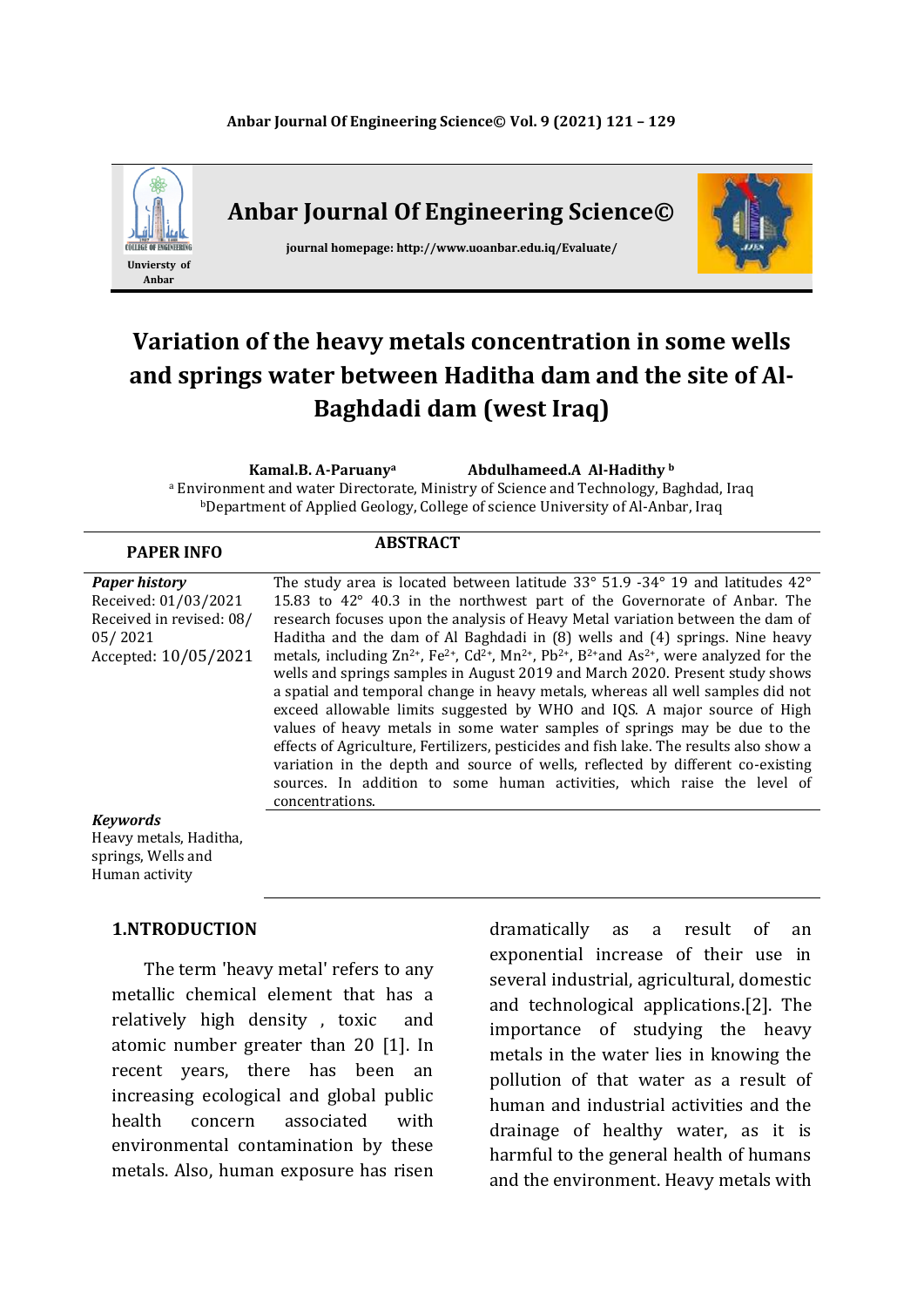low concentrations are an important factor for plant growth, but high concentrations are very harmful to human and animal health [3]. Both noting that the cumulative nature of these elements gives greater damage over time. Environmental pollution is very prominent in point source areas such as mining, foundries and smelters, and other metal-based industrial operations.[3,4]. The study area

The study area is located in the western part of Iraq, The selected area are located in the left bank of the Euphrates River, between Haditha Dam and Al-Baghdadi Dam site, its lie between longitudes 42 ° 15.83 - 42 ° 40.3N and latitudes 33 ° 51.9 - 34 ° 19E. The studied area is about 320 km2. The Euphrates River represents the most important natural phenomena in the region, while the Haditha Dam represents the most important construction phenomenon. Figure (1).The stratigraphic succession is composed of Anah (Oligocene), Euphrates Formation (Miocene), and Quaternary deposits *(Pleistocene-Holocene)*[11]. According to the meteorological data Haditha station for the period (2001–2019), generally characterized as being continental, dry and relatively hot in summer, cold and

### **2.METHODOLOGY**

#### 2.1 Sampling and analysis

Two seasonal samplings were carried out in the area between Haditha reservoir and site of Al-Baghdadi Dam in March, August 2019-2020. Water considered one of the most important areas adjacent to the Euphrates River due to using it for agricultural and fish breeding purposes, with the presence of government support in equipping spraying and drip stations. Many Hydro chemical and Hydrogeological, Environmental studies of groundwater and surface water have been conducted on the Haditha region [5, 6, 7. 8, 9, 10].

with little rain in winter.. The monthly Average of temperatures (34.34<sup>0</sup>C), Evaporation (230.78mm), Rainfall (139.1mm).



**Figure 1**. location map of studied area

samples were collected from all the twelfth sites (eight wells and four springs) to analyze for heavy metals. Water samples were collected in polyethylene bottles (washed with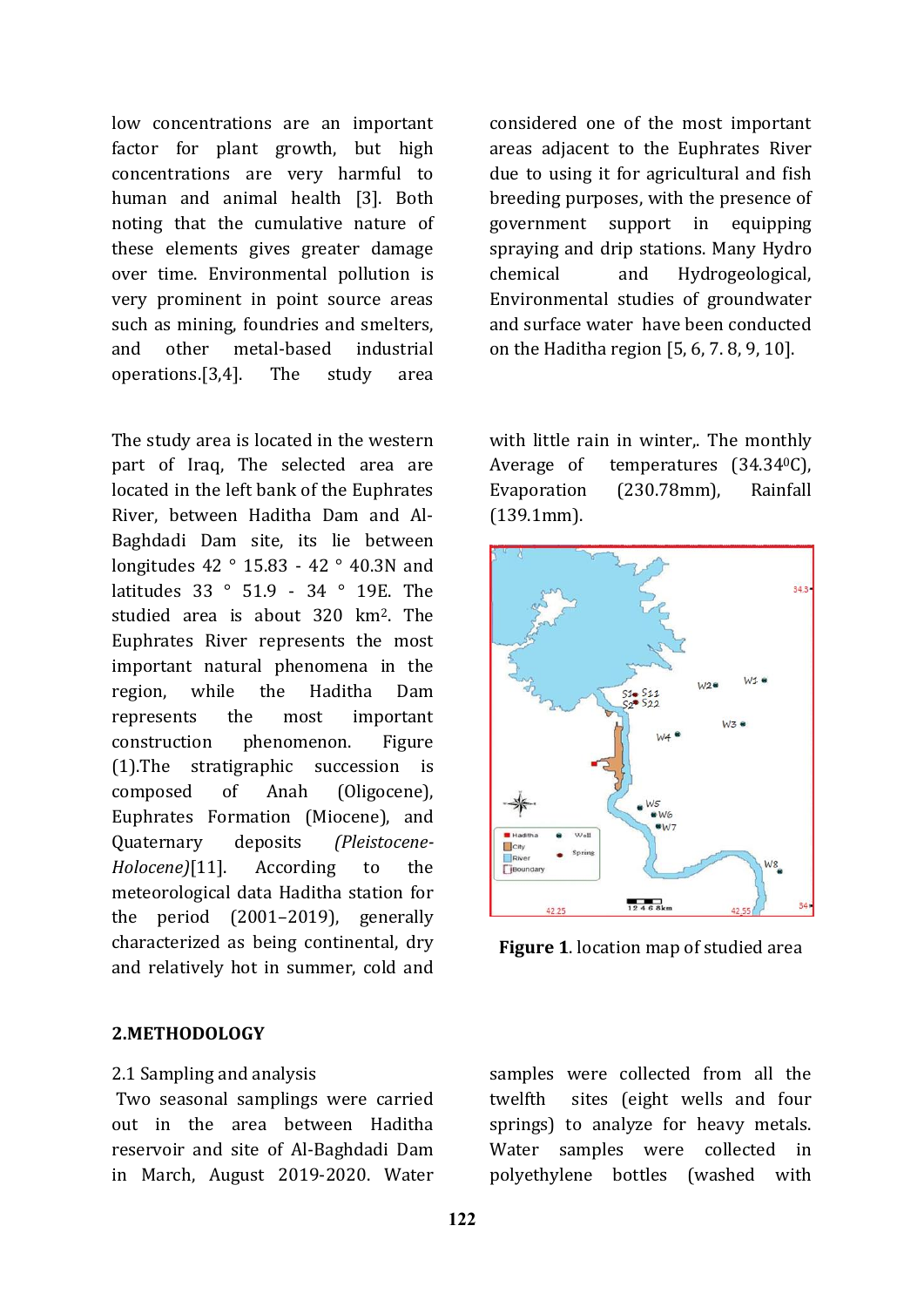detergent then with double-distilled water followed by 2 ml nitric acid, then double-distilled water again and finally with sampled water). Water samples were acidified with 10% HNO<sub>3</sub>, brought to the laboratory and kept refrigerated until needed for analysis. These 2.2 Field measurements (pH, EC, T) were done in suite.

# **3.RESULTS AND DISCUSSION**

3.1.

#### RESULTS

The results of the quality analysis of heavy metals in the study area are tabulated in Table 1A,1B and 2A,2B.

# **Table 1A**. The con. of heavy metals in

August.

| Sample          | T    | $Ec \mu s/cm$ | pH   | ASppm  | <b>B</b> ppm |
|-----------------|------|---------------|------|--------|--------------|
| $W_1$           | 23   | 5300          | 7.2  | 0.0001 | 0.03         |
| W <sub>2</sub>  | 22   | 8000          | 6.9  | 0.0002 | 0.034        |
| W <sub>3</sub>  | 23   | 5000          | 7    | 0.0001 | 0.014        |
| W <sub>4</sub>  | 23   | 2000          | 7.7  | 0.0005 | 0.03         |
| W <sub>5</sub>  | 22.5 | 9200          | 8    | 0.0003 | 0.09         |
| W <sub>6</sub>  | 24   | 4200          | 7.78 | 0.0019 | 0.31         |
| W7              | 23   | 4390          | 7.2  | 0.0019 | 0.034        |
| W8              | 24   | 2500          | 7.2  | 0.002  | 0.089        |
| S <sub>1</sub>  | 21   | 6790          | 7.3  | 0.007  | 0.02         |
| S <sub>2</sub>  | 22   | 5450          | 7.4  | 0.005  | 0.019        |
| S <sub>11</sub> | 21   | 6800          | 7.1  | 0.007  | 0.067        |
| S <sub>22</sub> | 23   | 5700          | 7    | 0.0043 | 0.023        |

**Table 2B**. The conc. of heavy metals in March

| Sample          | Feppm | Pbppm  | Gdppm  | Mnppm  | Znppm |
|-----------------|-------|--------|--------|--------|-------|
| $W_1$           | 0.018 | 0.052  | 0.004  | BDL    | 0.089 |
| W <sub>2</sub>  | 0.021 | 0.029  | 0.002  | 0.09   | 0.001 |
| Wз              | 0.024 | 0.022  | 0.002  | 0.011  | 0.009 |
| W <sub>4</sub>  | 0.019 | 0.008  | 0.0015 | 0.0092 | 0.002 |
| W <sub>5</sub>  | 0.021 | 0.0099 | 0.006  | 0.006  | 0.011 |
| W <sub>6</sub>  | 0.021 | 0.001  | 0.007  | 0.03   | 0.043 |
| W7              | 0.039 | 0.085  | 0.005  | 0.044  | 0.038 |
| W8              | 0.027 | 0.089  | 0.006  | 0.008  | 0.03  |
| S <sub>1</sub>  | 0.43  | 0.021  | 0.0023 | 0.019  | 0.02  |
| S <sub>2</sub>  | 0.39  | 0.0029 | 0.0023 | 0.178  | 0.01  |
| S <sub>11</sub> | 0.52  | 0.0098 | 0.029  | 0.21   | 0.13  |
| S22             | 0.46  | 0.0024 | 0.0192 | 0.197  | 0.165 |

analyses were conducted at the Laboratory of water research in Ministry of Science and Technology. The samples were analyzed using standard procedures [12], using Atomic Absorption.

**Table 1B**. The con. of heavy metals in August.

|                 |            |            | ັ          |            |            |
|-----------------|------------|------------|------------|------------|------------|
| Sample          | Feppm      | Pbppm      | Cdppm      | Mnppm      | Znppm      |
| $W_1$           | 0.008      | 0.041      | 0.003      | BDL        | <b>BDL</b> |
| W <sub>2</sub>  | <b>BDL</b> | 0.025      | 0.001      | 0.07       | <b>BDL</b> |
| Wз              | <b>BDL</b> | 0.01       | 0.001      | <b>BDL</b> | 0.008      |
| W <sub>4</sub>  | 0.015      | 0.0051     | BDL        | 0.009      | <b>BDL</b> |
| W <sub>5</sub>  | 0.014      | <b>BDL</b> | <b>BDL</b> | 0.005      | 0.08       |
| W <sub>6</sub>  | BDL        | <b>BDL</b> | 0.004      | 0.02       | 0.033      |
| W7              | 0.019      | 0.045      | 0.005      | 0.032      | 0.036      |
| W8              | 0.015      | 0.06       | 0.004      | 0.049      | 0.02       |
| S <sub>1</sub>  | 0.4        | 0.003      | 0.003      | 0.16       | 0.099      |
| S <sub>2</sub>  | 0.29       | 0.0021     | 0.0019     | 0.159      | 0.089      |
| S <sub>11</sub> | 0.5        | 0.007      | 0.09       | 0.19       | 0.15       |
| S <sub>22</sub> | 0.34       | 0.0021     | 0.012      | 0.167      | 0.145      |
|                 |            |            |            |            |            |

**Table 2A**. The conc. of heavy metals in

|                 | March. |      |      |         |              |  |
|-----------------|--------|------|------|---------|--------------|--|
| Sample          | T      | Ec   | pH   | ASppm   | <b>B</b> ppm |  |
| W <sub>1</sub>  | 22     | 4970 | 7.1  | 0.00013 | 0.052        |  |
| W <sub>2</sub>  | 21     | 6810 | 6.7  | 0.00012 | 0.051        |  |
| W <sub>3</sub>  | 22     | 4980 | 7    | 0.00013 | 0.057        |  |
| W <sub>4</sub>  | 22     | 1989 | 7.5  | 0.0008  | 0.053        |  |
| W <sub>5</sub>  | 21     | 8900 | 7.9  | 0.0005  | 0.094        |  |
| W <sub>6</sub>  | 23     | 3819 | 7.54 | 0.0024  | 0.39         |  |
| W7              | 22     | 4312 | 7.18 | 0.0021  | 0.099        |  |
| W8              | 23     | 2370 | 7.2  | 0.0023  | 0.099        |  |
| S <sub>1</sub>  | 24     | 6360 | 7.3  | 0.009   | 0.024        |  |
| S <sub>2</sub>  | 26     | 6000 | 7.3  | 0.009   | 0.023        |  |
| S11             | 25     | 6589 | 7.1  | 0.027   | 0.077        |  |
| S <sub>22</sub> | 25.5   | 5900 | 6.9  | 0.0057  | 0.033        |  |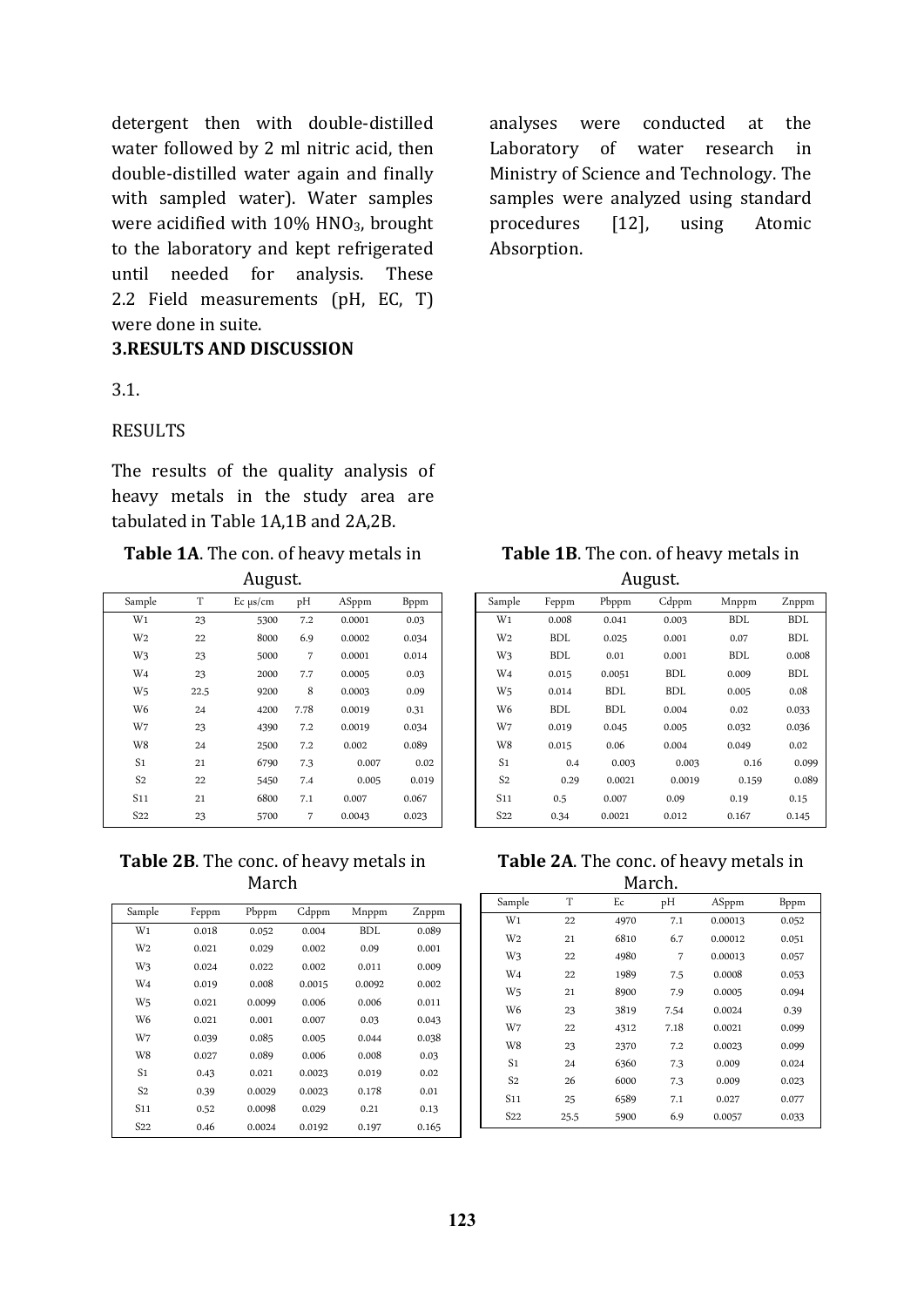# **Lead content (pb2+ )**

The main source of lead is a feldspar rocks and mica minerals. and concentration of lead in water ranges between 0.001-0.01 [13]. The concentrations of lead in wells ranged between (0.0051-0.06ppm) with a mean of (0.031ppm) in August and between **Iron content (Fe2+ )**

Iron is found widely in the earth's crust and is found in Shale rocks and Alluvial deposits, as well as in the minerals Amphibolite and Magnetite. Fe concentration in natural waters ranges from less than 0.5 ppm [14]. Iron concentrations of wells in the study area ranged between (0.008-0.019ppm) with mean of (0.014ppm) in August and between (0.018-0.039ppm) with a mean of (0.023pp) in March. while the lead concentrations in Bishina springs, Zwachi springs, in August and March, were (0.29-0.5ppm), (0.39-0.52 ppm) with mean of (0.386ppm) and (0.4516ppm) respectively. The maximum allowable limit for Iron as per WHO guidelines is 0.3 mg/L. Iron concentration levels in all studied samples except in Bishina and Zwachi springs are less than WHO permissible limit .

# **Zinc content (Zn2+ )**

Available in concentrations close to copper and nickel and affected by pH. Zinc concentrations in wells ranged between (0.008-0.08ppm) with mean of (0.030ppm) in August and between (0.001-0.089ppm) with mean of (0.0369ppm) in March. while the lead concentrations in the Bishina spring , and Zwachi springs, in two periods August and March 2019-2020, were (0.0021-0.007ppm), (0.0024- 0.021ppm), with mean of (0.0030ppm) and (0.009ppm) respectively. The permissible limit (WHO) of lead is 0.003 mg/L. In our study area all sampling zone were Manganese concentrations more than (WHO) permissible limit except in Bishina and Zwachi springs.

(0.001-0.089ppm) with mean of (0.027ppm) in March. while the lead concentrations in Bishina spring, Zwachi spring, in August, were (0.089- 0.15 ppm), (0.01-0.165ppm), with mean of (0.120ppm) and (0.081ppm) respectively. The permissible limit (WHO) of Zinc is 0. 3 mg/L. In this study all sampling zone were zinc concentrations less then (WHO) permissible limit.

# **Cadmium content (Cd2+ )**

It is present in the natural form of hydroxides and carbonates, its concentration in fresh water ranges between 0.0001-0.003 ppm [14]. Cadmium causes water pollution through fertilizing fertilizers in addition to pollutants in the air [15]. Cadmium concentrations in wells ranged between (0.001-0.005ppm) with mean of (0.003ppm) in August and between (0.0015-0.006ppm) with mean of (0.003ppm) in March. while the lead concentrations Bishina spring, Zwachi spring, in August and March, were between (0.0019-0.09ppm), (0.0023- 0.029ppm), with mean of (0.026ppm)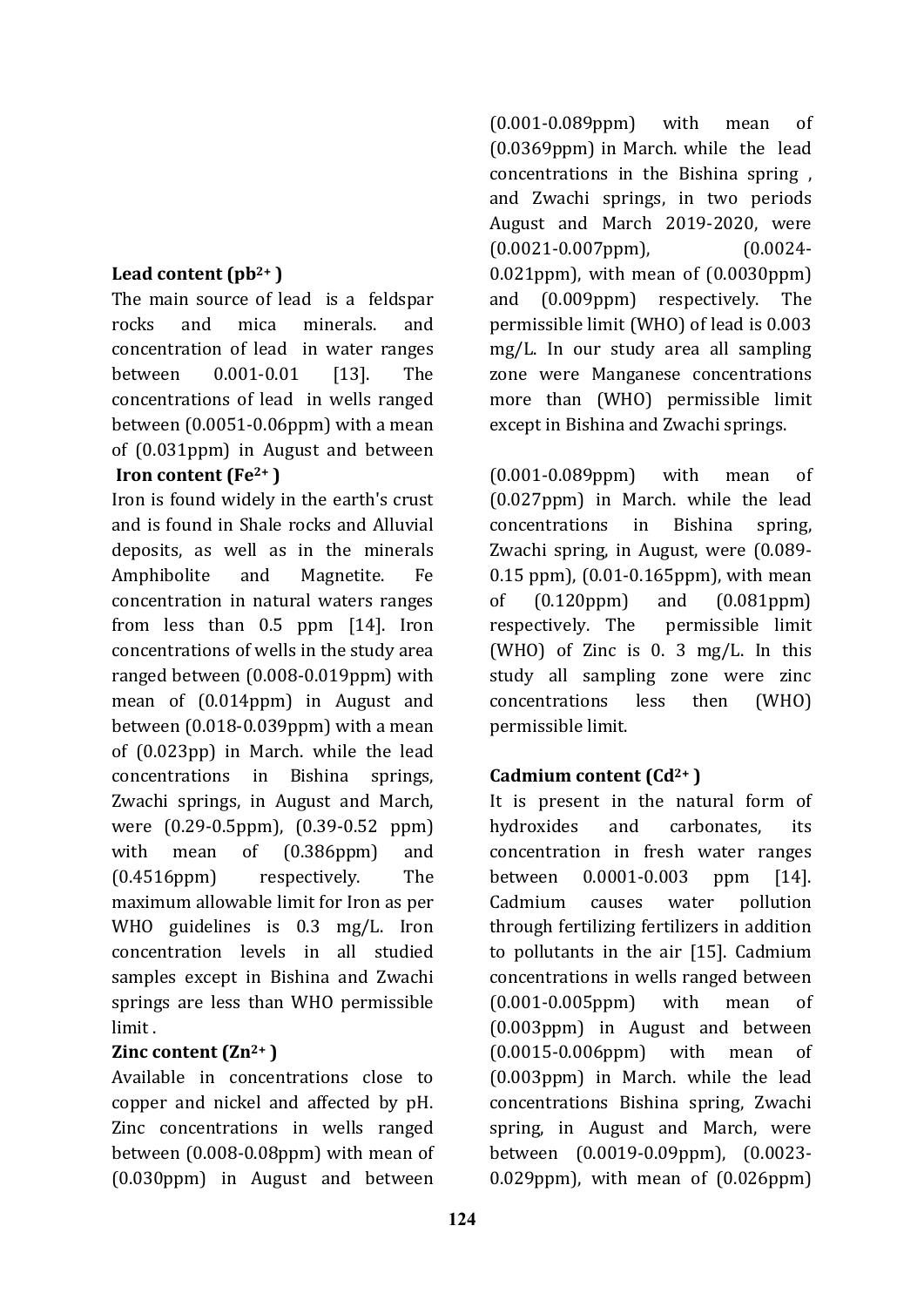and (0.013ppm) respectively. The permissible limit (WHO) of Cadmium is 0.003 mg/L. In current study, all sampling zone were Cadmium concentrations with (WHO) permissible limit except in Bishina spring.

# **Manganese content (Mn2+ )**

The presence of manganese is mainly due to the dissolution of soil and sediments. It is present in concentrations of 0.02ppm, which is similar to iron in its presence in clay minerals [15]. Manganese concentrations in wells ranged between (0.005-0.07ppm) with mean of

### **Boron content (B2+ )**

Boron is an essential element for plant growth, but the range between the element's need for growth and its toxicity is very narrow. The boron concentrations in wells ranged between (0.014-0.31ppm) with mean of (0.034ppm) in August and between (0.051-0.39ppm) with mean of (0.11ppm) in March. while the concentration of Boron in Bishina and Zwachi spring between (0.019- 0.067ppm), (0.023-0.077ppm) with mean of (0.032ppm) (0.0398ppm) respectively. The maximum allowable limit for Boron as per WHO guidelines is 0.5 mg/L. Boron concentration levels in all studied samples are less than WHO permissible limit .

### Arsenic content  $(As<sup>2+</sup>)$

Arsenic concentrations in the study area ranged between (0.0001 - 0.002ppm) with mean of (0.0008ppm) in August and between (0.00012-0.0024ppm) with mean of (0.00106ppm) in March. while arsenic concentrations in Bishina, (0.03ppm) in August and between (0.006-0.09ppm) with mean of (0.028ppm) in March. while the Manganese concentrations in Bishina, Zwachi spring, in August and March, were between (0.159-0.19ppm), (0.019- 0.21ppm), with mean of (0.17ppm) and (0.151ppm) respectively. the permissible limit (WHO) of manganese is 0.05 mg/L. In our study area all sampling zone were Manganese concentrations less then (WHO) permissible limit except in Bishina and Zwachi springs.

Zwachi spring in August and March of were between (0.0034-0.007ppm), (0.005-0.027ppm) with mean of (0.005ppm) (0.026ppm) respectively. the permissible limit (WHO) of Arsenic is 0.01 mg/L. In our study area all sampling zone were Arsenic concentrations less then (WHO) permissible limit ..

For EC values in the wells stations, ranged between (2000-9200 s / cm) in August, while the values ranged between (1989-8900 µs / cm) in March, while the conductivity values in the Bishina and Zwachi springs were characterized by a high In August and March (5400-6800 µs / cm) and (5900- 6589  $\mu s$  / cm). Wells of the study area recorded varying pH values between 6.9-8 in August. the values ranged between 6.9-7.9 in March. Whereas the pH values in the springs water were between 7-7.4 in August and 6.9-7.3 in March. The pH values showed that well and springs water tends between light alkaline to light acidity and in both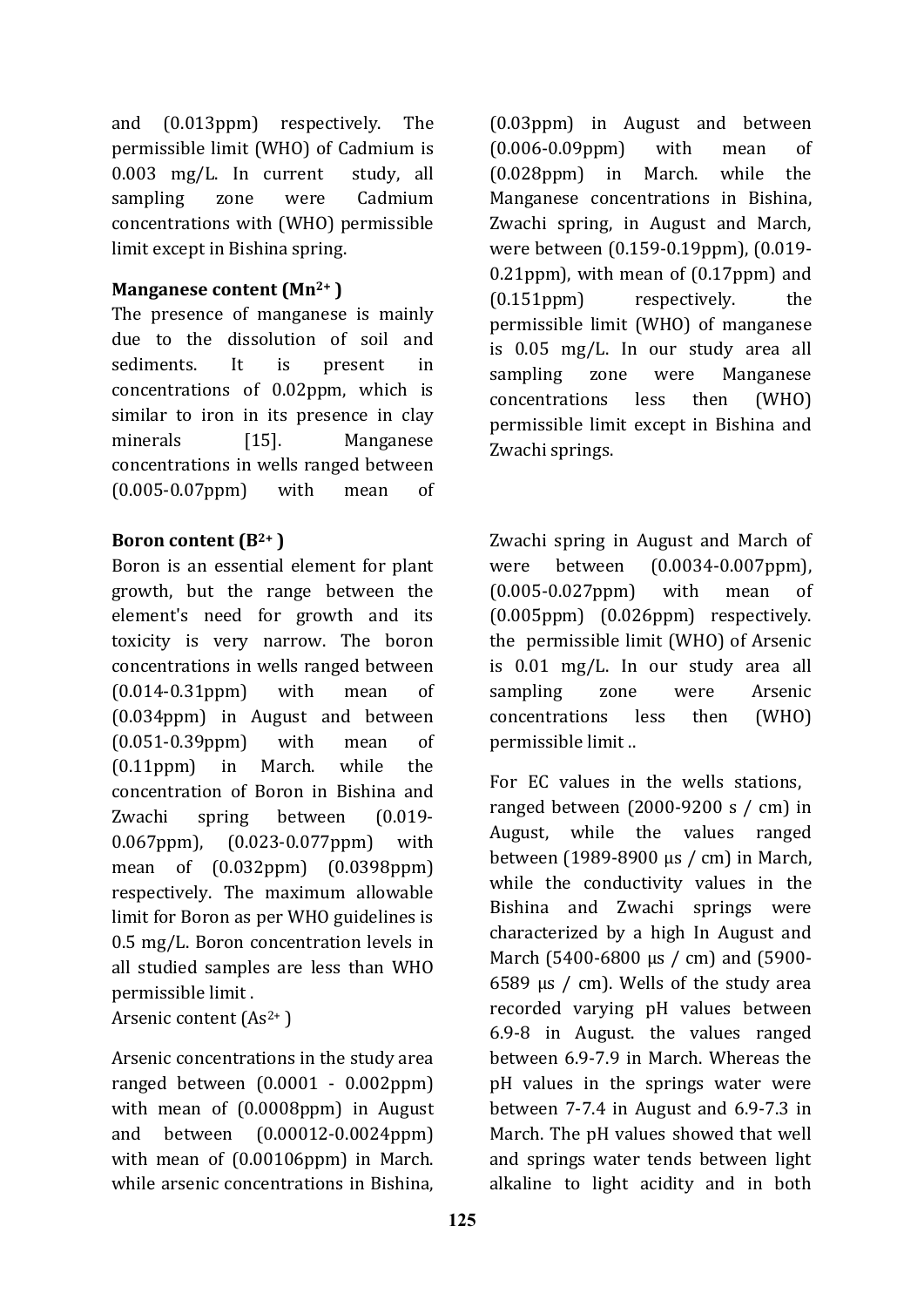periods. For the temperatures, the range of water temperature in well water in August and March, (22-240C) and (21-

# **3.2.DISSCUSION**

From the results above, it can see that the variation in heavy metal concentration of wells water and springs water is mainly from interaction from natural and human activities, , but it fluctuates with time, due to the change in the salts values and the accompanying ions (12). it was noticed that there was a variation in these concentrations. Based on the wells, heavy metals were classified into two groups. The first group represented by wells W1, W2, W3, and W4. The concentrations in this wells are not affected by any factors and fall within the permissible limits for their use for drinking purposes according to [16], WHO, 2008; IQR 2009 [17].

The second group represents wells W5, W6, W7, W8 which are not more than 500 meters from the Euphrates river. The results indicate that a clear variation in the concentrations of heavy metals, and this variation is reflected in the concentrations of elements during the two seasons. One of the most important reasons that contribute to Raising the concentrations of these elements in these wells are mixing processes with Euphrates river, in addition to human and household activities . the use of the irrigation system with sprinklers and drips may lead to the accumulation of these

 $23^{\circ}$ C) respectively, while the range of water temperature were (21-23<sup>0</sup>C) in August and  $(24-26<sup>0</sup>C)$  in March.

elements on the leaves and fruits, causing a decline in the quality of production [18]). Therefore, the stations of the first group recorded less concentrations compared to the second group. The variation of the elemental concentrations of well and springs water for both periods are represented in Figures (2,3).



**Figure 2**. Variation in heavy metals, August.

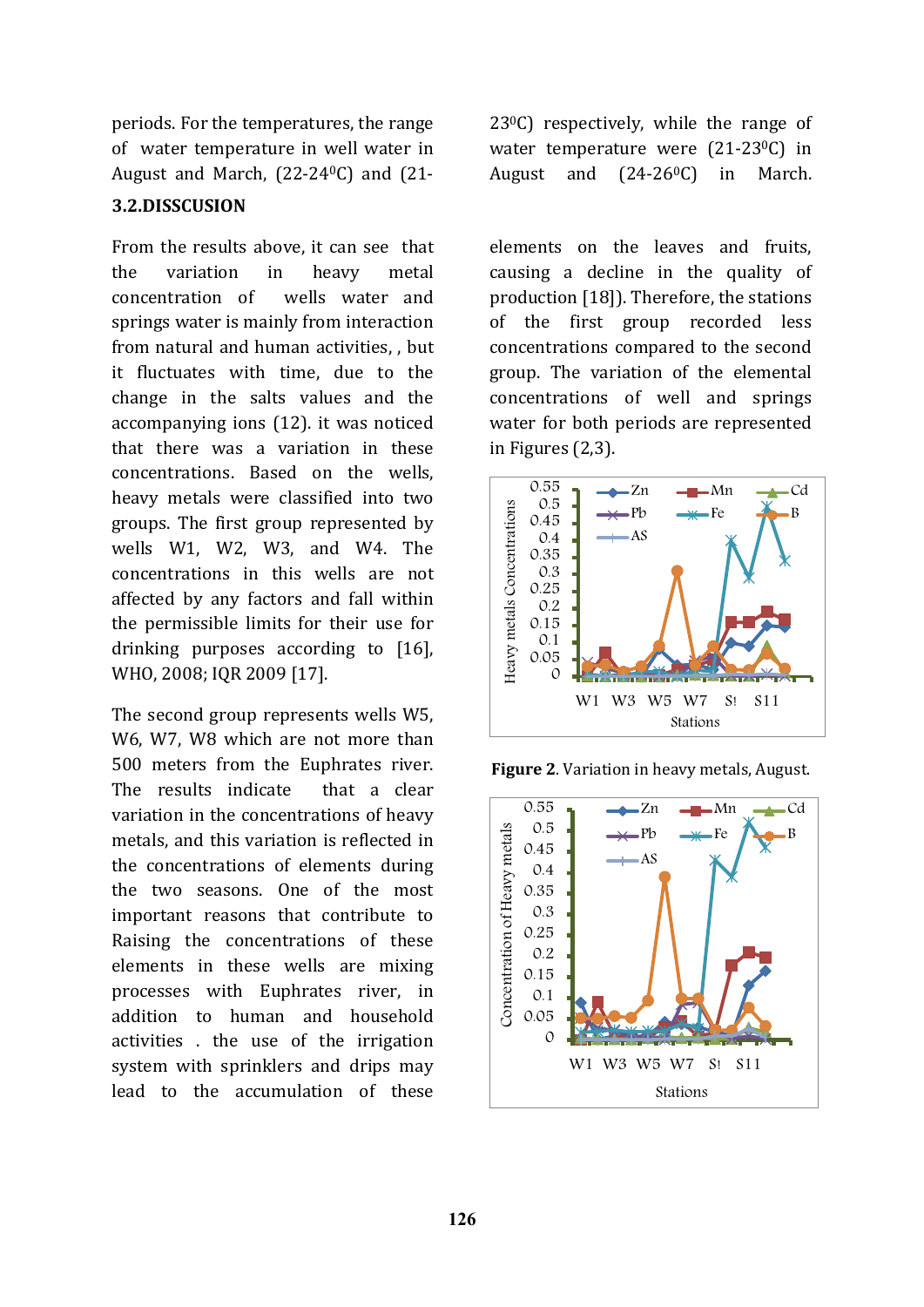spring in march recorded higher than those in August due to the dissolution processes, on the other hand, the concentrations of heavy elements in Bishina spring water recorded higher than those in Zwachi spring water. Comparing the stream stations and

On the other hand, when comparing the heavy metals of the study area with Hajlan springs and some selected wells on the right side of the Euphrates [8]. We find that the concentrations of heavy metals in the current study have

| Table 3. Wells and springs in the study area |  |  |
|----------------------------------------------|--|--|
|----------------------------------------------|--|--|

| Wells and springs in the study area |        |            |        |                 |
|-------------------------------------|--------|------------|--------|-----------------|
| Spring's water                      |        | Well water |        | Heavy<br>metals |
| March                               | August | March      | August |                 |
| 0.138                               | 0.170  | 0.138      | 0.032  | $Mn+2$          |
| 0.014                               | 0.033  | 0.032      | 0.003  | $Cd +2$         |
| 0.0099                              | 0.0039 | 0.004      | 0.031  | $Ph+2$          |
| 0.451                               | 0.386  | 0.038      | 0.014  | $Fe+2$          |

To assess the suitability of water for agriculture purposes, the springs and wells water in the study area are compared with the German According to German Development Foundation classification, all water samples are within the percentage very sensitive to plant uses. Therefore, it can be suggested to cultivate most of the plants because the boron concentrations in the water samples are low. Bauder, 2007 classified the water depending on the conductivity values [20], Table (6).

**Figure 2.** Variation in heavy metals, March. For both periods, the concentration of heavy metals in Bishina and Zwachi

> source stations of Bishina and Zwchi springs, specifically before the estuary in the Euphrates River, we find that the concentrations increased, this due to use of these springs for washing and drainage purposes.

> recorded higher values than on the right side of the Euphrates River, due to natural causes (the presence of the Fatha formation) and human activities, and as shown in Table (3 and 4) .

 **Table 4**.Wells and springs /right bank

| Hajlan springs and wells/right bank | Heavy  |            |         |         |
|-------------------------------------|--------|------------|---------|---------|
| Hajaln spring                       |        | Well water |         | metal   |
| March                               | August | March      | August  | s       |
| 0.102                               | 0.105  | 0.110      | 0.121   | $Mn+2$  |
| 0.00024                             | 0.0019 | 0.0002     | 0.00016 | $Cd +2$ |
| 0.0031                              | 0.0024 | 0.002      | 0.0012  | $Ph+2$  |
| 0.115                               | 0.11   | 0.11       | 0.1     | $Fe+2$  |

Development Foundation [19] ,proposed to cultivate plants depending on the degree of their sensitivity to boron, Table (5).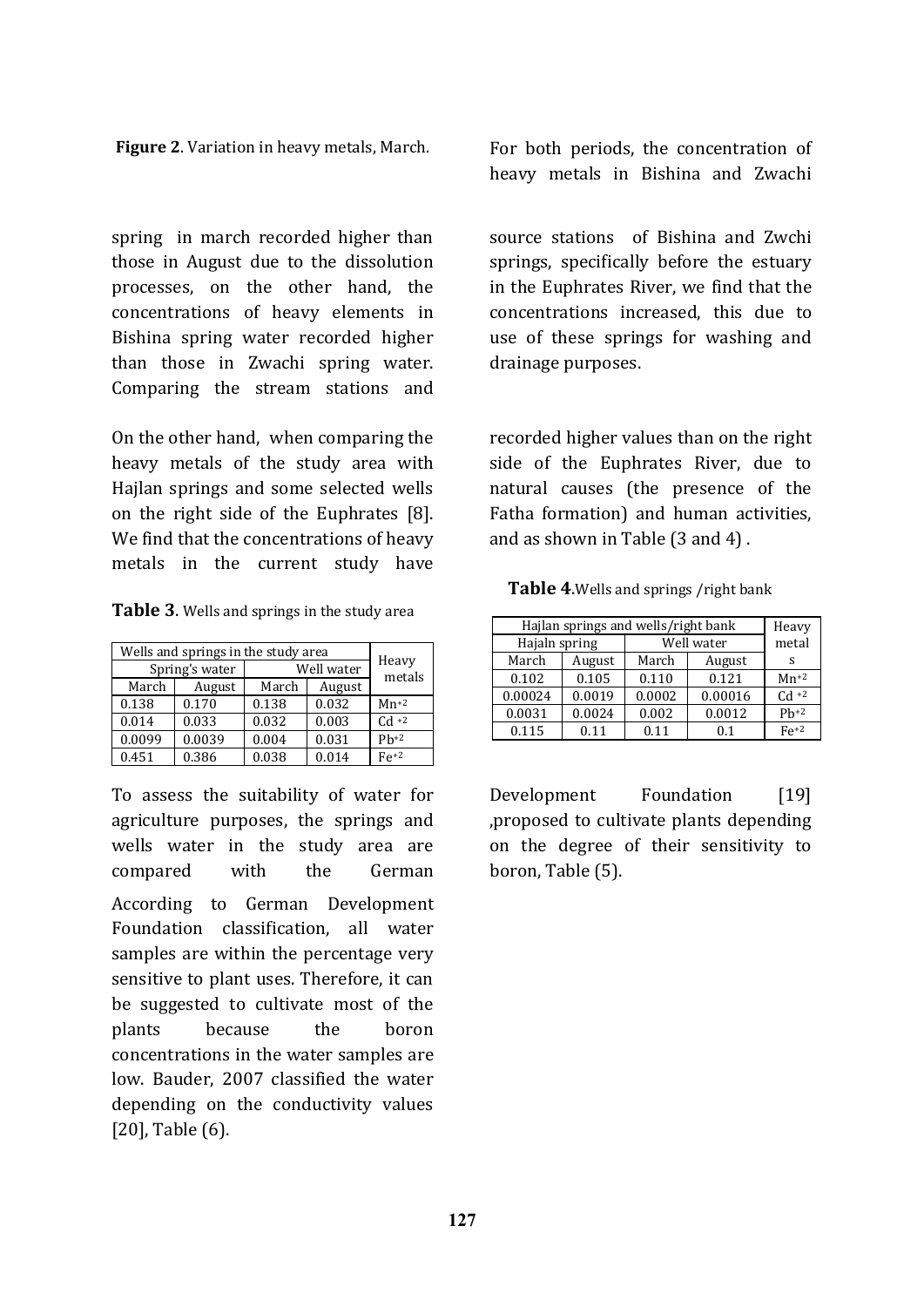Table 5. Use the plants depend on of Boron. Table 6. Use the water for Agriculture purpose [20]

| EС        | classes of water |  |
|-----------|------------------|--|
| 250       | Excellent        |  |
| 250-750   | good             |  |
| 750-2000  | permissible      |  |
| 2000-3000 | Doubtful         |  |
| >3000     | Unsuitable       |  |

According to electrical conductivity values of wells and springs water in the study area, these wells and springs are unsuitable for agricultural and

### **4. CONCLUSIONS**

1- There is a clear spatial and temporal variation in heavy metals concentrations of water wells and Springs water, this variation was reflected as a result of several factors, natural and industrial in addition to the excessive use of fertilizers and pesticides, to increase these concentrations, and here we need periodic monitoring.

2. Agriculture, Fertilizers, pesticides and fish lake as a major sources of heavy metals in the study area .

3. The high concentrations of heavy metals in the stream stations of the springs are the result of human activities and mixing.

4. Depending on the amount of dissolved salts, it was found that the water in the study area is not suitable for irrigation except for well W4, while many plants can be suggested depending on the boron concentration.

| Conc.      | uses                              |
|------------|-----------------------------------|
| $0.5 -$    | Very sensitive to boron, such as  |
| 0.75       | lemon                             |
| $0.75 - 1$ | sensitive to boron such as wheat  |
| $1 - 2$    | Moderate (potato, carrot, pepper) |
| $2 - 4$    | Medium (barley cauliflower)       |
| $4 - 6$    | Possibility, tomato               |
| ና-ጸ        | High ability                      |

irrigation uses except W4, all conductivity values have exceeded 3000µs / cm (unsuitable).

### **5. RECOMMENDATIONS**

1. Do not discharge the waste near the springs, in order to keep the change in chemistry of those springs.

2. Conducting detailed hydrogeological studies of the springs waters as well as an assessment of the ages and origin.

3. Study the concentrations of heavy elements in the soil and plants to assess the linking factor between those variables.

4. Enhancing springs monitoring by administering of Haditha dam.

### **5. ACKNOWLEDGMENTS**

The authors thank the staff of chemical laboratory in Ministry of Science and Technology for their support during technical analysis. Our grateful thanks are also extended to Mr. Abdulkareem Al-Wazzan and Mr. Hani Saadi for his help in doing the chemical analysis. The authors are very grateful to the Editor and the Secretary of Journal for their great efforts and valuable comments.